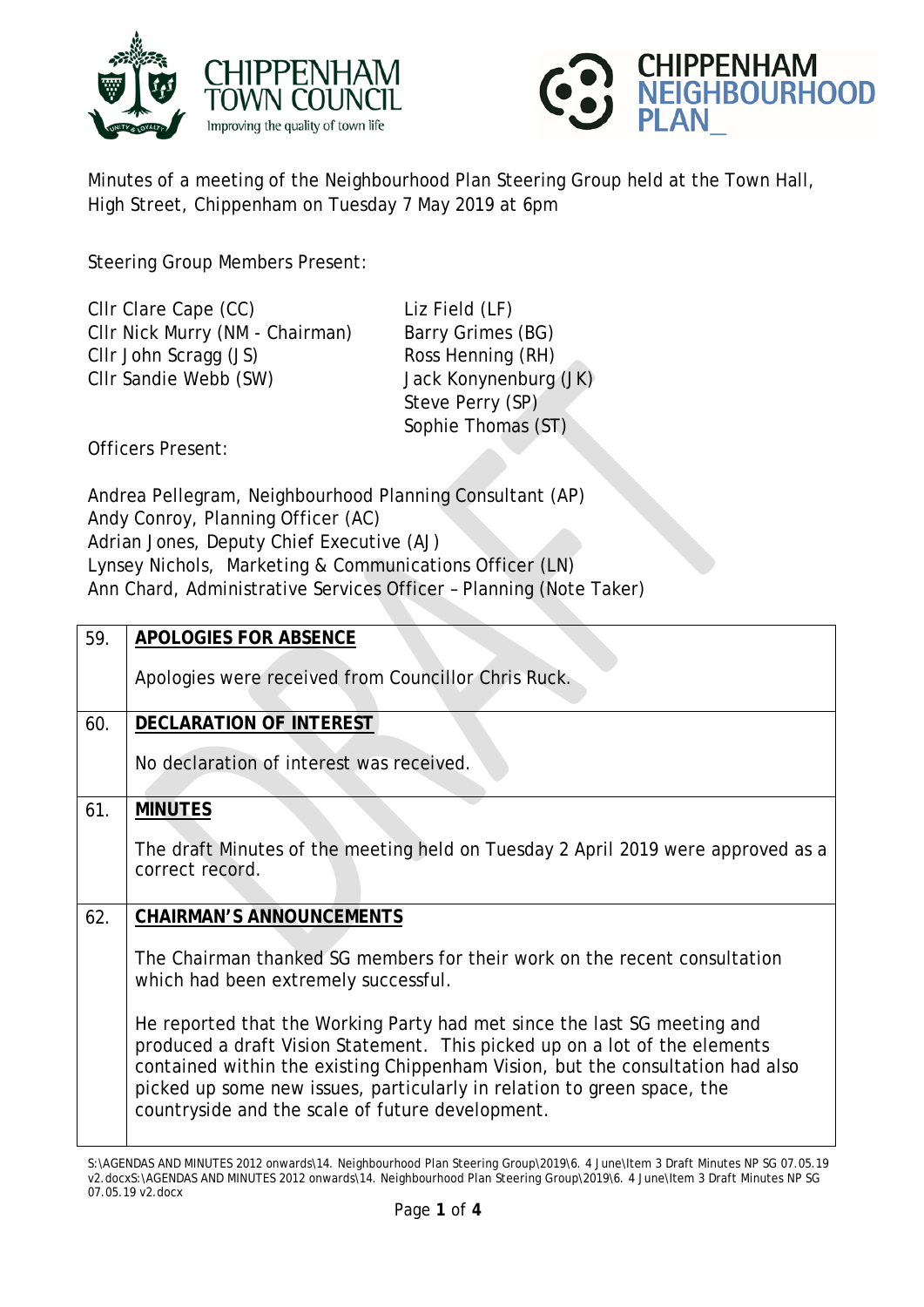| 63. | <b>MEETING UPDATES</b>                                                                                                                                                                                                                                                                                                                                                                                                                                                                                                                                                                                                                                                                                                                                                                                                                                                                                                                                                 |
|-----|------------------------------------------------------------------------------------------------------------------------------------------------------------------------------------------------------------------------------------------------------------------------------------------------------------------------------------------------------------------------------------------------------------------------------------------------------------------------------------------------------------------------------------------------------------------------------------------------------------------------------------------------------------------------------------------------------------------------------------------------------------------------------------------------------------------------------------------------------------------------------------------------------------------------------------------------------------------------|
|     | a) NM had attended a recent low-carbon conference in Reading, which had a<br>number of sessions on Neighbourhood Planning, and provisionally accepted an<br>offer of a free workshop(s) and advice from the Centre for Sustainable Energy.                                                                                                                                                                                                                                                                                                                                                                                                                                                                                                                                                                                                                                                                                                                             |
|     | b) JS and CC briefed the Steering Group members on the Chippenham Rail User<br>Group meeting regarding Station proposals, held on 18 April. It was noted that<br>the User Group has decided to change its name to 'Friends of Chippenham<br>Station'. A recent survey had recorded 7,000 entries and exits from the<br>Station. It had revealed a 50/50 split between use of the north and south<br>entry points. Approx. half of those surveyed had walked to the Station with<br>only 2.9% choosing to cycle (although inclement weather at the time of the<br>survey may have affected this figure). It had highlighted problems with ticket<br>machines and concerns about cycle thefts. Design studies will be carried out<br>for the north side lift, and gullies for cycles were being considered. Three<br>options had been proposed for the next phase in June and it had been<br>suggested that carbon impact questions be included in future consultations. |
|     | c) NM and AC briefed the Steering Group on the meeting held with Chippenham<br>Without Parish Council representatives on 17 April who are also preparing a<br>Neighbourhood Plan. The Parish were mainly looking to propose green<br>infrastructure, with limited housing infill - there was no requirement for<br>additional housing. There was synergy between their NP and Chippenham's NP<br>so it was important to keep meeting. NM noted that a tunnel under the A350<br>could possibly provide a cycle route. Separately, he noted that at a previous<br>meeting with Bremhill Parish Council representatives, it was clear that<br>Bremhill did not want continuous development with Chippenham so have<br>planned to keep as green space between and build elsewhere. It was noted<br>that should the Town boundary be moved at any point in the future, it would<br>make sense to adjust Chippenham's NP boundary accordingly.                               |
| 64. | PRESENTATION OF FINAL SURVEY RESULTS                                                                                                                                                                                                                                                                                                                                                                                                                                                                                                                                                                                                                                                                                                                                                                                                                                                                                                                                   |
|     | AC presented the final survey results, highlighting any significant changes from<br>the interim results and it was agreed that the results would be presented to the<br>public in the same format with the addition of a headline page at the beginning.                                                                                                                                                                                                                                                                                                                                                                                                                                                                                                                                                                                                                                                                                                               |
|     | NM was pleased that so many respondents had indicated that they wanted to be<br>part of a topic group and proposed undertaking a selection process to recruit the<br>optimal combination of skills and experience.                                                                                                                                                                                                                                                                                                                                                                                                                                                                                                                                                                                                                                                                                                                                                     |
|     | With regard to Chippenham's proximity to cities, members felt that out-<br>commuting should be looked into to ensure the Town is sustainable. It was noted<br>that more people were now working from home and that the Town centre would<br>need to adapt. An example given was that Bath has a 'home working space' café.                                                                                                                                                                                                                                                                                                                                                                                                                                                                                                                                                                                                                                             |
|     | Action: AC to publish final Survey results on the NP website and social media with<br>the addition of a headline page.                                                                                                                                                                                                                                                                                                                                                                                                                                                                                                                                                                                                                                                                                                                                                                                                                                                 |
| 65. | <b>DRAFT VISION</b>                                                                                                                                                                                                                                                                                                                                                                                                                                                                                                                                                                                                                                                                                                                                                                                                                                                                                                                                                    |
|     | The Steering Group members were asked to agree, or suggest amendments to, the<br>Draft Vision created by the interim Working Party. It was agreed that the Draft<br>Vision covered all topics very well.                                                                                                                                                                                                                                                                                                                                                                                                                                                                                                                                                                                                                                                                                                                                                               |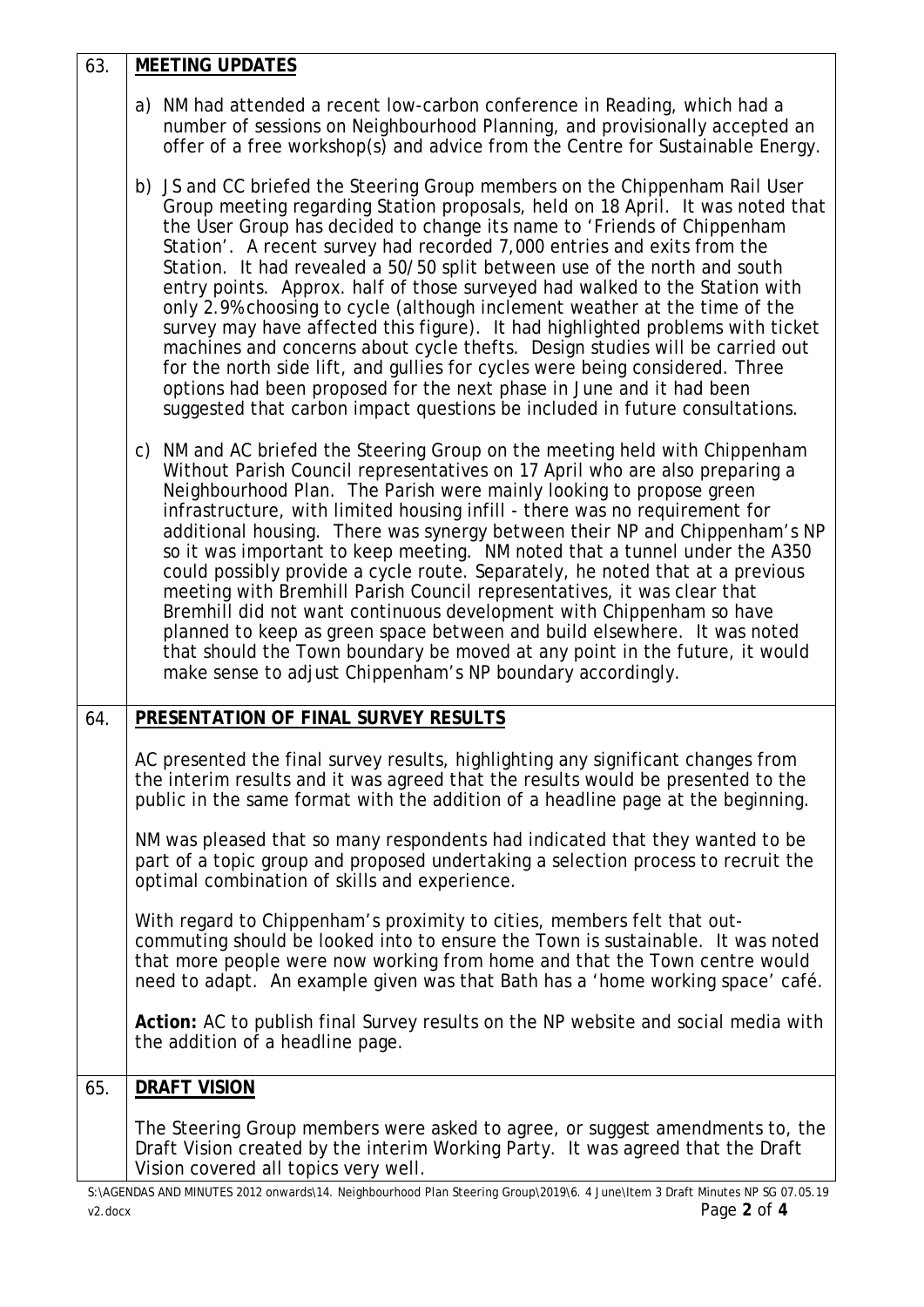|     | SP suggested adding 'the design aspects of new builds'. He had recently visited<br>Urchfont and was impressed with its village design. Other examples of good<br>design suggested were Newquay and Poundbury and it was suggested that another<br>field trip could be arranged. AC suggested that good design could be added under<br>'Identity'.                                                                                                                                       |
|-----|-----------------------------------------------------------------------------------------------------------------------------------------------------------------------------------------------------------------------------------------------------------------------------------------------------------------------------------------------------------------------------------------------------------------------------------------------------------------------------------------|
|     | Some suggestions for topic groups to look at were retirement complexes, the<br>possibility of selling houses only to locals, being much more self-sufficient and<br>promoting employment. AP added that there could be a policy for selling houses<br>just to locals but that this would be difficult as it would require evidence such as<br>a housing survey. She reminded the SG that policies in local plans need to be<br>viable before they can be adopted.                       |
|     | Action: AC to update the Draft Vision with inclusion of 'design' in Chippenham<br>Identity.                                                                                                                                                                                                                                                                                                                                                                                             |
| 66. | <b>OPTIONS FOR NEXT STEPS</b>                                                                                                                                                                                                                                                                                                                                                                                                                                                           |
|     | Steering Group members were asked to agree one of two options relating to<br>timetable/next steps as set out in Briefing Note by AP - Option 1 to keep to the<br>existing timetable and Option 2 to follow a new timetable and to agree how to<br>recruit members for Topic sub-groups.                                                                                                                                                                                                 |
|     | AP thanked AC and BG for their work on the recent survey. A further Vision<br>consultation exercise had been planned but due to the great response to the<br>survey, it had been possible for the Group to draft a Vision already. She advised<br>the SG to follow Option 2, i.e. skipping the second consultation and posting the<br>Draft Vision on the website, as a living document. NM put to the Steering Group<br>who confirmed their agreement.                                 |
|     | Topic sub groups could now be set up and information tested through them. She<br>suggested emailing the 103 people who had said they wanted to help.<br>She added that the SG needed to agree the Draft objectives and set up topic<br>groups. Wiltshire Council Planning Officers would be carrying out another<br>consultation on the Local Plan in July and will have a Vision so it would be helpful<br>to have this in place now, speeding up the process by 4 months.             |
|     | AC said that it was important that key stakeholders were still consulted on the<br>draft Vision and the Communication Strategy could be updated by the Group at<br>the next meeting to reflect this.                                                                                                                                                                                                                                                                                    |
|     | AP had spoken to the NP Link Officer who had reported that all NPs were at<br>different stages so this was proving a problem with how to make the Local Plan<br>Review work across the area. They see Chippenham as the Housing Market Area,<br>not just the Town. WC consultation events will take place in July with major<br>towns and settlements and WC will work to achieve conformity of NPs by then,<br>with Chippenham taking a leading role in this process.                  |
|     | RH added that this was a good opportunity to feed into the county and work<br>collaboratively with other parishes. NM added that the Chippenham Housing Area<br>was far wider than just the Town. He added that WC had abandoned enforcing<br>certain policies (e.g. on energy efficiency standards for new homes) but was<br>undertaking revisions that could result in some policies being added or<br>strengthened, so it is important that SG maintain effective communication with |

S:\AGENDAS AND MINUTES 2012 onwards\14. Neighbourhood Plan Steering Group\2019\6. 4 June\Item 3 Draft Minutes NP SG 07.05.19 v2.docx Page **3** of **4**